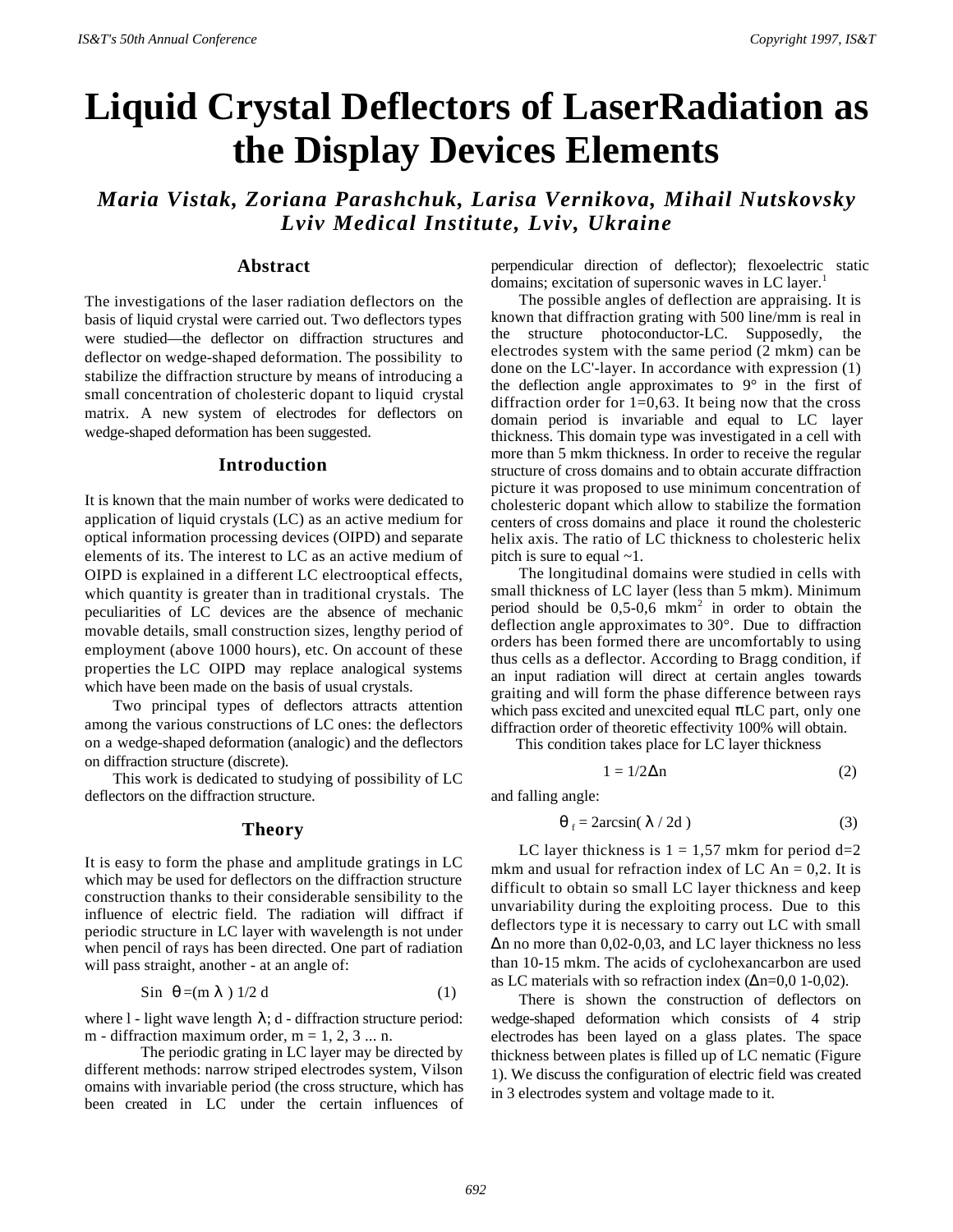The electric field voltage between 1-3 electrodes is equal El=U/dl . At the same time the electric field voltage between 32 electrodes is equal E2=U/d2; d2>>d 1 and El>>E2 in consequence of constructive peculiarities of wedge-shaped deflector. A heterogeneity of the electric field taking place between the electrodes (Figure 1). On the lower packing between the electrodes 1-2 is a zone without electric field. The surface powers interact with LC and form planar orientation which led to the rays selection.



*Figure 1. The construction of deflector on wedge-shaped deformation with system 4 electrodes.*

So we may speak about the such defect as the violently rays selection because of sharp heterogeneity Δn in LC.

We replaced the electrodes (1-2) by solid electrode 1 (Figure 2) to deliver this defects. In this electrodes system the electric field voltage lines take up the whole electrode 1. Due to limier decreasing of the electric field orientation powers Δn change limier accordingly. The peculiarity of this electrodes system is so that if the voltages between the electrodes change there is change the input laser rays position in "prism" has been formed. The root of "prism" moves smoothnessly towards electrode 1. It is explained by Frederick transition in LC under the electric field influence.<sup>3</sup> If the voltage influence U increases the distance d3 grows. Along this distance the electric field voltage is equal critical voltage which is necessary to realize the Frederick transition in LC and contrary.



*Figure 2. The construction of deflector on wedge-shaped deformation with system 3 electrodes.*

#### **Experiment**

The objects of our study were the mixture of azoxycomponents and the mixture of azoxy components with small concentration of cholesterine ester dopant of monobasis carbone acids. This choice enable us to investigate the cholesteric dopant influence on the diffraction properties of LC. Two deflector types were used: the deflector on the diffraction structure (the longitudinal domains) and deflector on wedge-shape deformation with our electrode system.

For realization our experiments we used the equipment consist of He-Ne laser, LC cell and screen. The LC cell and screen were in the light protected frame. The specimens were placed in an electrooptic cells with 25 mkm thickness for deflector on diffraction structures and with 100 mkm for wedge-shaped deflector. The  $SnO_2$  conductor was layed on glass plates.

The distance between electrodes 3-4 in wedge-shaped deflector was 3 mm. For studying the deflector on diffraction structure we used the generator of electric sinusoidal signal with the output amplitude 20V, the frequency diapasone of experiments was 0,1-1 Hz. For studying the deflector on wedge-shape deformation we used the steady voltages with maximum in output 200V.

The dependence between angle deflection of laser rays and frequency of signal for asoxy-component mixture (1) and for this mixture with small concentration of cholesterine ester dopant (1) are shown (Figure 3) The relations shows that the angle deflection maximum is equal with 5 Hz in frequency diapasone 2-9 Hz. The same maximum for mixture (2) is lower, stretched and gently. It may be explained that under the electric field duration the cholesteric helixs comes right and then the domains forms.